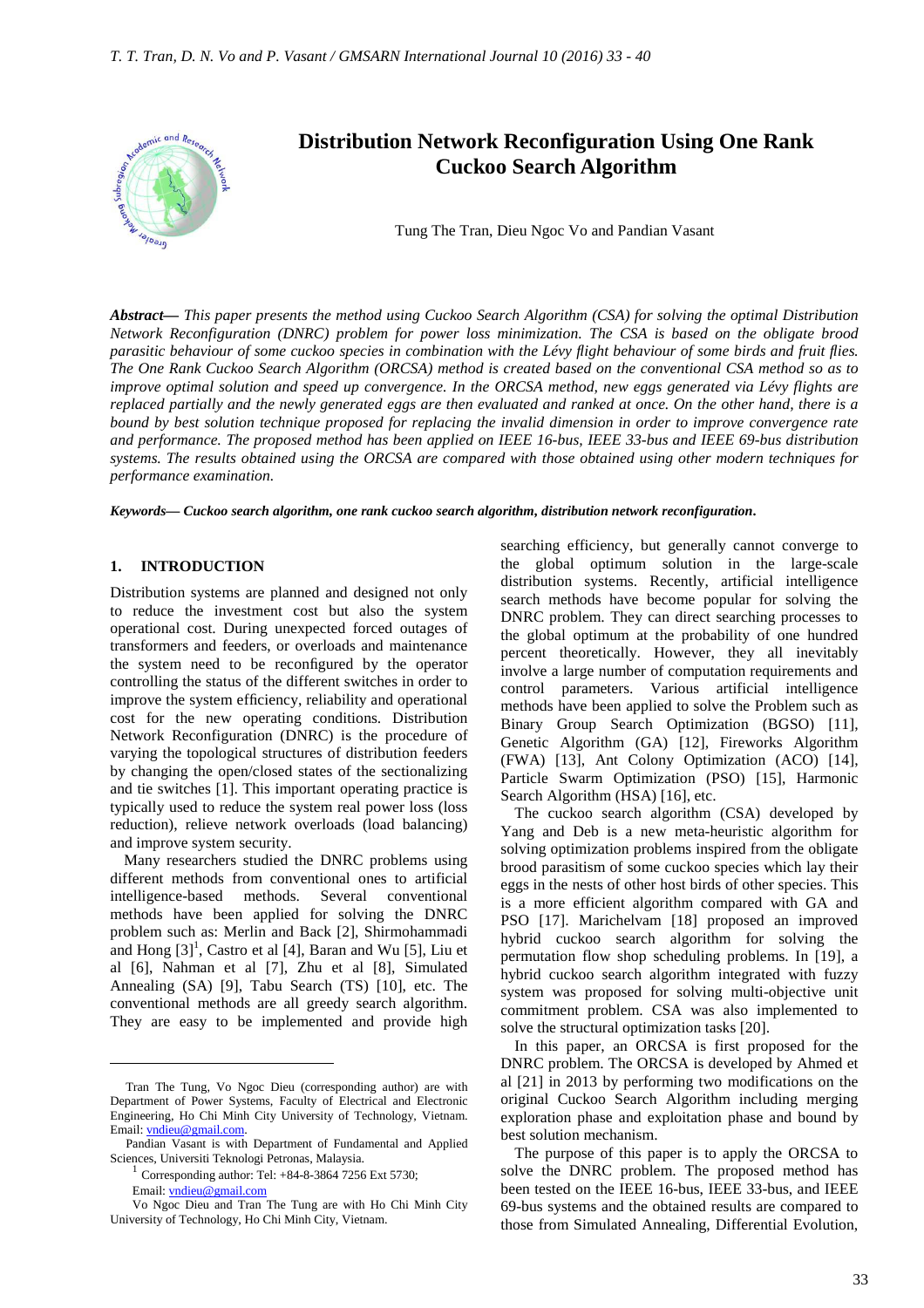Fireworks Algorithm, Genetic Algorithms, Refined Genetic Algorithms, Harmony Search Algorithm and Improved Tabu Search.

### **2. PROBLEM FORMULATION**

The network reconfiguration problem in a distribution system is to find the best configuration of radial network that gives minimum power loss while satisfying certain operating constraints. The operating constraints are voltage profile of the system, current capacity of the feeder and radial structure of the distribution system.

Mathematically, the problem is formulated as follows: The objective function for the DNRC problem is the minimum power losses:

$$
Min F(X) = \sum_{i=1}^{Nbr} R_i \times \frac{P_i^2 + Q_i^2}{V_i^2}
$$
 (1)

where  $X$  is the vector of control variables:

$$
X = [SW_1, SW_2, ..., SW_{N_{Tie}}]
$$
 (2)

where  $R_i$  is resistance of the *i*th branch,  $N_{br}$  is the number of the branches, *X* is the vector of control variables, *SW* is the tie-switches to maintain the radial topology of the network, *NTie* is the number of the tie-switches, and *P<sup>i</sup>* , *Q*i , *V<sup>i</sup>* are real power load, reactive power load and voltage magnitude at bus *i*, respectively.

The problem includes the equality and inequality constraints as follows:

*a) Power flow equations:* 

$$
\sum_{i=1}^{N_b} P_{gi} = P_L + \sum_{i=1}^{N_b} P_i; i = 1, ..., N_b
$$
\n(3)

$$
\sum_{i=1}^{Nb} Q_{gi} = Q_L + \sum_{i=1}^{N_b} Q_i; i = 1,...,N_b
$$
\n(4)

where  $P_{gi}$ ,  $Q_{gi}$  are real power and reactive power of the generation.  $P_L$ ,  $Q_L$  are total real power loss and total reactive power loss.

*b)Bus voltage limits* 

$$
V_{i, \min} \le V_i \le V_{i, \max}; i = 1, ..., N_b
$$
 (5)

where *Vi,min*, *Vi,max* are minimum and maximum voltage limits of *i*th bus, respectively.

*c) Feeder capacity limits:* 

$$
0 \le I_i \le I_{i, \max}; i = 1, ..., N_{br}
$$
 (6)

where  $I_i$  is current in *i*th branch and  $I_{i,max}$  is maximum current capacity of *i*th branch.

### *d) Radial configuration:*

The system has to remain radially operated after reconfiguration. In other words, no loop is allowed in the reconfigured network. Following condition must be fulfilled in order to have the radial configuration of the distribution network.

$$
N_{Tie} = N_{br} - (N_b - N_{ss})\tag{7}
$$

where  $N_{br}$  is the number of branches,  $N_b$  is the number of buses, and *Nss* is the number of substations.

#### *e)Bus isolation*

All buses have to be served after reconfiguration. The node must not be isolated without output supply from any feeder. It means only one switch should be opened in a loop.

### **3. ONE RANK CUCKOO SEARCH ALGORITHM**

#### *3.1. One Rank Cuckoo Search Algorithm*

The Cuckoo Search Algorithm, a new meta-heuristic algorithm, was inspired from the obligate brood parasitism of some cuckoo species by laying their eggs in the nests of host birds of other species for solving optimization problems. The CSA was first developed by Yang and Deb in 2009. The CSA is summarized in the three main principal rules as follows [22]:

- 1. A cuckoo bird lays an egg and chooses a nest among the predetermined number of available host nests to dump its egg.
- 2. The best nests with high quality of egg (better solution) will be carried over to the next generation.
- 3. The number of available host nests is fixed, and the egg laid by a cuckoo is discovered by the host bird with a probability probability  $p_a \in [0, 1]$ . For the fraction of eggs, the host bird can either throw them away, or abandon them and build a new nest.

There is one more parameter is introduced in the proposed method in order to decide if the computational process merges exploration phase and exploitation phase together, called one rank ratio –  $r_{or}$ . The task of selecting the ratio is easy. It is initially set to 1 to allow merging new eggs from exploration phase and exploitation phase together. The ratio is still fixed at 1 until a better nest cannot be found at a current iteration. For the situation, the ratio is reduced as in the following equation:

$$
r_{or}^{Iter+1} = r_{or}^{Iter} - 0.5/D
$$
 (8)

where *Iter* is the current iteration and D is the number of objective function dimension.

On the other hand, there is a bound by best solution technique proposed for replacing the invalid dimension in order to improve convergence rate and performance.

$$
r_{bbb} = 1 - 1/\sqrt{D} \tag{9}
$$

### *3.2. ORCSA for the DRN problem*

### *3.2.1. Initialization*

For implementation of the proposed ORCSA to the problem, control variables is defined below:

$$
X = [SW_1, SW_2, ..., SW_{N_{Tie}}]
$$
 (10)

Initialize input of  $X_{id}$  is then determined:

$$
X_{id} = X_{id}^{\min} + rand \times \left( X_{id}^{\max} - X_{id}^{\min} \right) \tag{11}
$$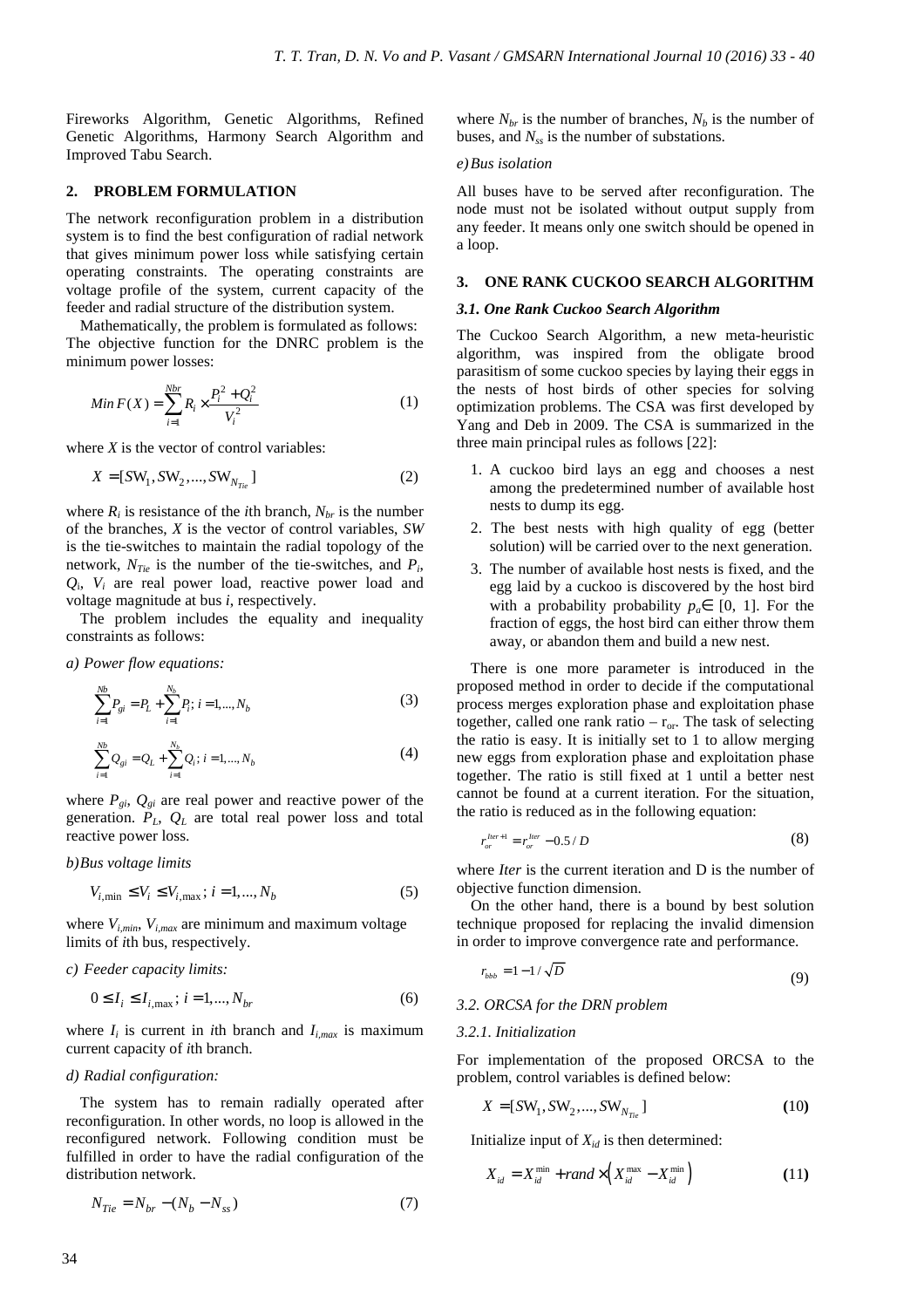#### *3.2.2. Generation of New Solution via Lévy Flights*

The new solution is calculated based on the previous best nests via Lévy flights. In the proposed CSA method, the optimal path for the Lévy flights is calculated by Mantegna's algorithm [23]. The new solution by each nest is calculated as follows:

$$
X_d^{new} = Xbest_d + \alpha \times rand_3 \times \Delta X_d^{new}
$$
 (12)

where  $\alpha$  is the updated step size; rand<sub>3</sub> is a normally distributed random number in [0, 1] and the increased value  $\Delta X_d^{\text{new}}$  is determined as:

$$
\Delta X_d^{new} = v \times \frac{\sigma_x(\beta)}{\sigma_y(\beta)} \times (Xbest_d - Gbest)
$$
\n(13)

where

$$
V = \frac{rand_x}{\left| rand_x \right|^{1/\beta}}
$$
\n(14)

where  $rand_x$  and  $rand_y$  are two normally distributed stochastic variables with standard deviation  $\sigma_x(\beta)$  and  $\sigma_{\rm v}(\beta)$  given by:

$$
\sigma_x(\beta) = \left[ \frac{\Gamma(1+\beta) \times \sin\left(\frac{\pi\beta}{2}\right)}{\Gamma\left(\frac{1+\beta}{2}\right) \times \beta \times 2^{\left(\frac{\beta-1}{2}\right)}} \right]^{1/\beta} \tag{15}
$$

$$
\sigma_{y}(\beta) = 1 \tag{16}
$$

where  $\beta$  is the distribution factor (0.3  $\leq \beta \leq$  1.99) and <sup>Γ</sup>*(.)* is the gamma distribution function.

#### *3.2.3. Alien Egg Discovery and Randomization*

The action of discovering an alien egg in a nest of a host bird with the probability of  $p_a$  also creates a new solution for the problem similar to the Lévy flights. The new solution due to this action can be found out in the following way:

$$
X_d^{dis} = Xbest_d + K \times \Delta X_d^{dis}
$$
 (17)

where *Xbestd* is a solution generated via Lévy flights as in Section  $3.2.2$  and  $K$  is the updated coefficient determined based on the probability of a host bird to discover an alien egg in its nest:

$$
K = \begin{cases} 1 & \text{if } rand_4 < p_a \\ 0 & \text{otherwise} \end{cases} \tag{18}
$$

and the increased value  $\Delta X_d^{dis}$  is determined by:

$$
\Delta X_d^{dis} = rand_s \times [randp_1(Xbest_d) - randp_2(Xbest_d)]
$$
\n(19)

where *rand4* and *rand5* are the distributed random numbers in [0, 1] and  $randp1(Xbest_d)$  and  $randp2(Xbest_d)$ are the random perturbation for positions of the nests in *Xbestd*.

#### *3.2.4. Bound by best solution mechanism*

For the newly obtained solution using Matpower toolbox 4.1, its upper and lower limits should be satisfied. As described in the second modification in Section 3.1, the bound by best solution mechanism is used to handle the inequality constraint.

#### *3.2.5. Stopping Criteria*

The algorithm is stopped when the number of iterations (*Iter*) reaches the maximum number of iterations (*Itermax*).

The overall procedure of the proposed ORCSA for solving the DNRC problem is addressed as follows:

- Step 1: Select parameters for ORCSA including the number of nest *Np*, the maximum number of iteration Itermax. Initialize population of host nests.
- Step 2: Run the radial system checking algorithm and the load flow to calculate the power loss.
- Step 3: Evaluate Xbest and Gbest based on the value of their fitness function. Set the iteration counter *Iter* = 1 and one rank ratio  $r_{or} = 1$ .
- Step 4: Generate new solutions for abandoned eggs via Lévy flights as in Section 3.2.2
- Step 5: Initialize a random number and compare to one rank ratio  $r_{or}$ . If the random number is less than *ror*, go to Step 6. Otherwise, go to Step 8
- Step 6: Discover alien egg and randomize to generate new solution as in Section 3.2.3
- Step 7: Perform bound by best solution mechanism to define new solution as in section 3.2.4.
- Step 8: Run the radial system checking algorithm and the load flow to calculate the power loss. Evaluate fitness function to get new *Xbest* and *Gbest*.
- Step 9: Discover alien egg and randomize to generate new solution as in Section 3.2.3
- Step 10: Perform bound by best solution mechanism to define new solution as in Section 3.2.4.
- Step 11: Run the radial system checking algorithm and the load flow to calculate the power loss. Evaluate fitness function to get new *Xbest* and *Gbest*.
- Step 12: If the current iteration Iter is equal to the maximum number of predetermined iteration. Stop the iterative procedure. Otherwise, set *Iter* = *Iter*+1 and go to Step 13.
- Step 13: If the best nest *Gbest* at the current iteration is not better than that of the previous iteration. Obtain the one rank ratio using eq. (8) and back to 5.

## **4. NUMERICAL RESULTS**

### *4.1 Selection of Parameters*

The proposed method was tested on 16-bus, 33-bus, and 69-bus radial distribution systems and results have been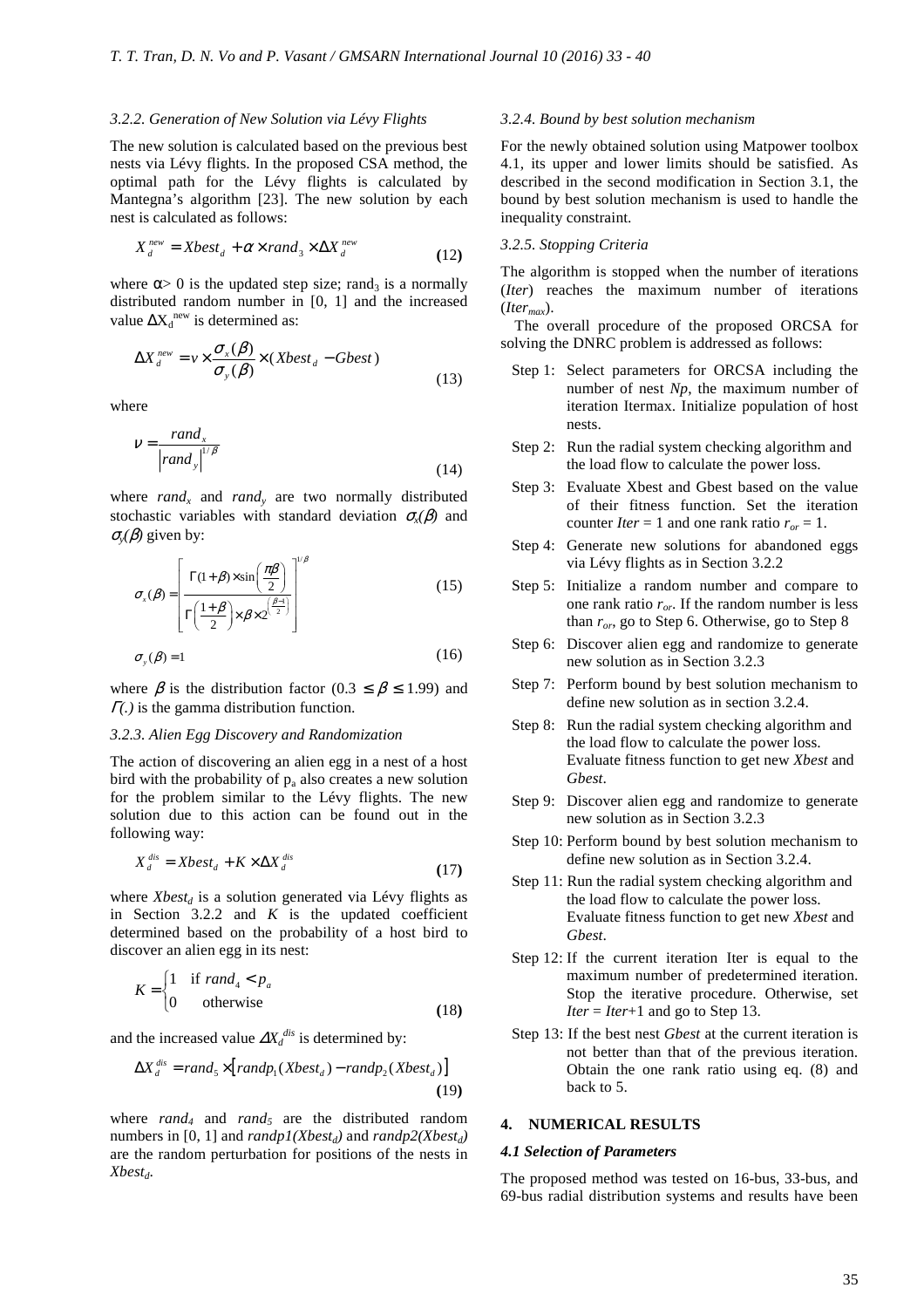obtained to evaluate its effectiveness. In all these systems, the substation voltage is considered as 1.0 p.u. and all the tie and sectionalizing switches are considered as candidate switches for reconfiguration problem. The algorithm of this method was programmed by MATLAB R2009b in 2.4 GHz, i3, personal computer.

In the proposed ORCSA method, there are five parameters including three main ones from original Cuckoo Search Algorithm and two others from the two modifications on the original CSA. Two main parameters among the three affect each new solution generated from exploration and exploitation phases are the number of nests  $N_p$  and the probability of an alien egg to be discovered  $p_a$  whereas the maximum number of iteration Itermax directly influences the final optimal solution. On the other hand, the two other parameters affect merging exploration phase and exploitation phase and satisfying upper and lower limits are respectively one rank ratio  $r_{or}$ and bound by best ratio  $r_{\text{bbb}}$ . The bound by best solution allows the proposed ORCSA method to improve convergence rate and performance. Furthermore, the demonstarted ORCSA method outperforms the original CSA method due to those two parameters. Contrary to the three main parameters from original CSA method, they are chosen with ease thanks to the definition shown in equation (8) and (9). The parameters of the ORCSA methods for the test systems are summarized in Table 1 [22].

**Table 1: The parameters of the ORCSA method** 

| Test             | Number  | Pa   | Itermax | Number of |
|------------------|---------|------|---------|-----------|
| system           | of nest |      |         | variables |
| $16 \text{ bus}$ | 20      | 0.26 | 25      |           |
| 33 bus           | 20      | 0.26 | 30      |           |
| 69 bus           | 20      | 0.26 |         |           |

### *4.2 IEEE 16-bus system*

The first example is a three feeder, 16–bus radial distribution system, as shown in figure 1. Data for the system can be found in [24]. The system consists of 13 sectionalizing switches (normally closed) and three tie switches (normally open). The solid line in Figure 1 represents the sectionalizing switches and a dotted line represents the tie switches. The tie switches of the system are 14, 15 and 16

The total active and reactive power loads on the system are 28.7 MW and 16.3 MVAr. The system load is assumed to be constant and base MVA and voltage ratings of the system are selected as 100 MVA and 11 kV. The initial power loss obtained for the original configuration is 514 kW.

For this test case, the optimal power loss after reconfiguration is obtained as 465.3 kW. The results of the proposed algorithm are compared with the algorithms of Simulated Annealing [9] and Differential Evolution [26] and shown in Table 2. From there it is observed that the optimal power loss obtained by the proposed method is less than the other two methods SA [25], DE [24]. Figure 2 shows the voltage profile improvement achieved by ORCS algorithm, the convergence

characteristic is shown in Figure 3.



**Fig. 1. IEEE 16 bus test system.** 

**Table 2: Comparision of simulation results for IEEE 16 bus test system** 

| Method       | Tie<br>switches | Power loss<br>(kW) | $V_{min}$<br>(p.u.) |
|--------------|-----------------|--------------------|---------------------|
| Initial      | 15,16,17        | 514.0293           | 0.9682              |
| <b>ORCSA</b> | 7,8,16          | 465.3              | 0.9721              |
| SA [9]       | 7,8,16          | 466.1              | 0.9716              |
| DE [24]      | 7,8,16          | 466.1              | 0.9716              |



**Fig. 2. Voltage profile improvement of ORCSA for IEEE 16 bus test system.** 

### *4.3 IEEE 33-bus test syste*

The 33-bus test system is a 12.66 kV, 33 buses, 5 tie switches and 32 sectionalize switches. The system data is given in [25]. The schematic diagram of the system is shown in Figure 4.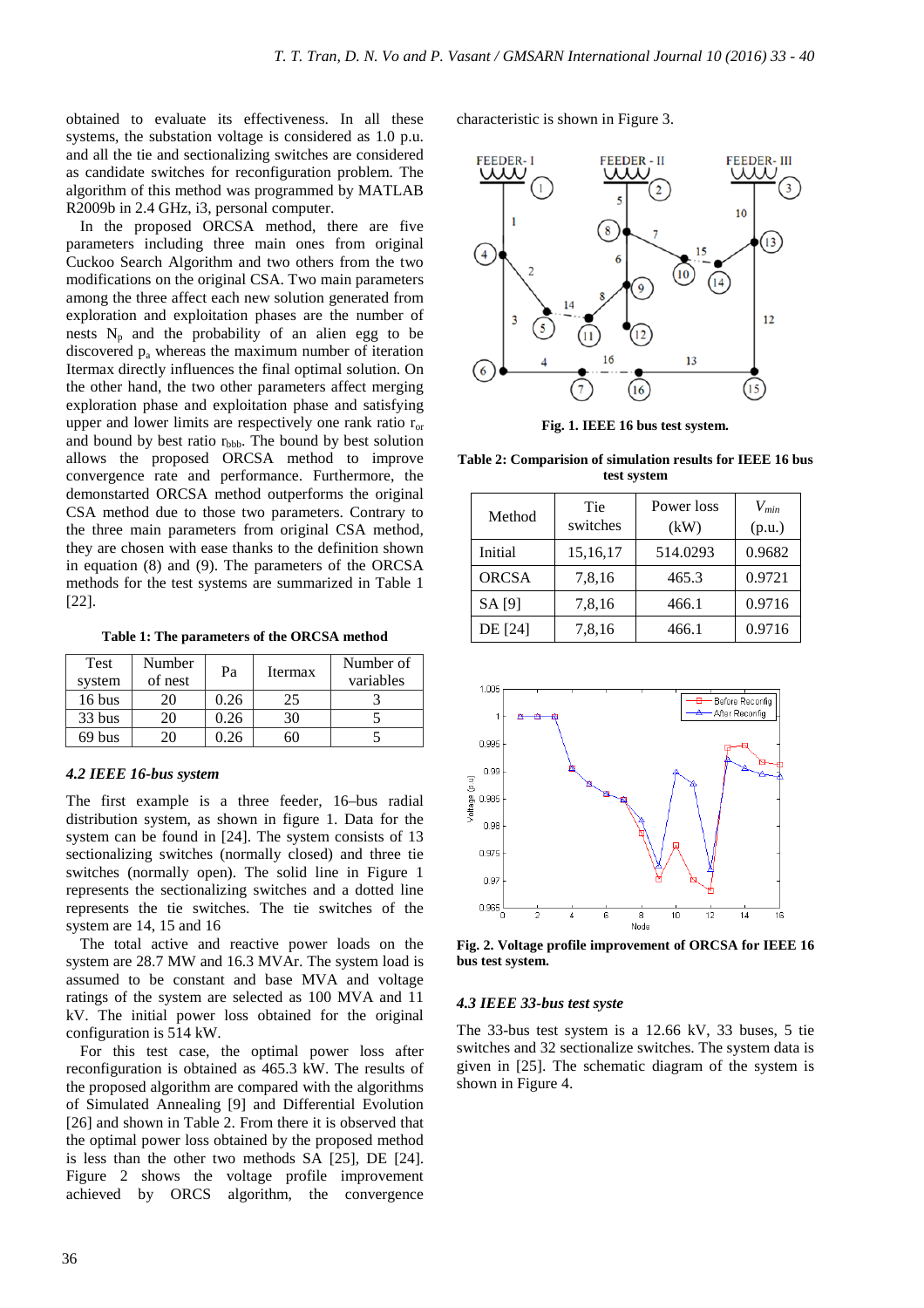

**Fig. 3. Convergence characteristics of ORCSA for IEEE 16 bus test system.** 



**Fig. 4. IEEE 33 bus test system.** 

The simulation results are listed in Table 3. The initial system real power loss was 208.46kW. By applying the ORCSA, the final power loss is 138.92 kW. The results of the proposed algorithm are compared with Fireworks Algorithm [13], Genetic Algorithms [12], Refined Genetic Algorithms [26], Harmony Search Algorithm [16] and Improved Tabu Search [27]. From there, it is observed that the optimal power loss obtained by the proposed method is less than those others. Figure 5 shows the voltage profile improvement achieved by ORCS algorithm, the convergence characteristic is shown in figure 6.

**Table 3: Comparision of simulation results for IEEE 33 bus test system** 

| Method          | Tie switches       | Power loss<br>(kW) | $V_{min}$<br>(p.u.) |
|-----------------|--------------------|--------------------|---------------------|
| Initial         | 33, 34, 35, 36, 37 | 208.46             | 0.9108              |
| <b>ORCSA</b>    | 7,9,14,32,37       | 138.92             | 0.9423              |
| <b>FWA</b> [13] | 7,9,14,28,32       | 139.98             | 0.9413              |
| GA [12]         | 7,9,14,32,37       | 139.55             | 0.9378              |
| <b>RGA</b> [26] | 7,9,14,32,37       | 139.55             | 0.9378              |
| <b>HSA</b> [16] | 7,10,14,28,36      | 146.39             | 0.9336              |
| <b>ITS</b> [27] | 7,9,14,36,37       | 145.11             | 0.9336              |



**Fig. 5. Voltage profile improvement of ORCSA for IEEE 33 bus test system.** 



**Fig. 6. Convergence characteristics of ORCSA for IEEE 33 bus test system.** 

# *4.4 IEEE 69-bus test system*

This is a 69-bus large-scale radial distribution system with 68 sectionalizing and five tie switches. The system data is given in [28]. The schematic diagram of the system is shown in Figure 7.



**Fig. 7. IEEE 69 bus test system**

The obtained best results from the proposed ORCSA method are compared with Harmony Search Algorithm [29], Genetic Algorithms [30] and Simulated Annealing [31]. From there, it is observed that the optimal power loss obtained by the proposed method is less than the other two. Figure 8 shows the voltage profile improvement achieved by ORCS algorithm, the convergence characteristic is shown in Figure 9.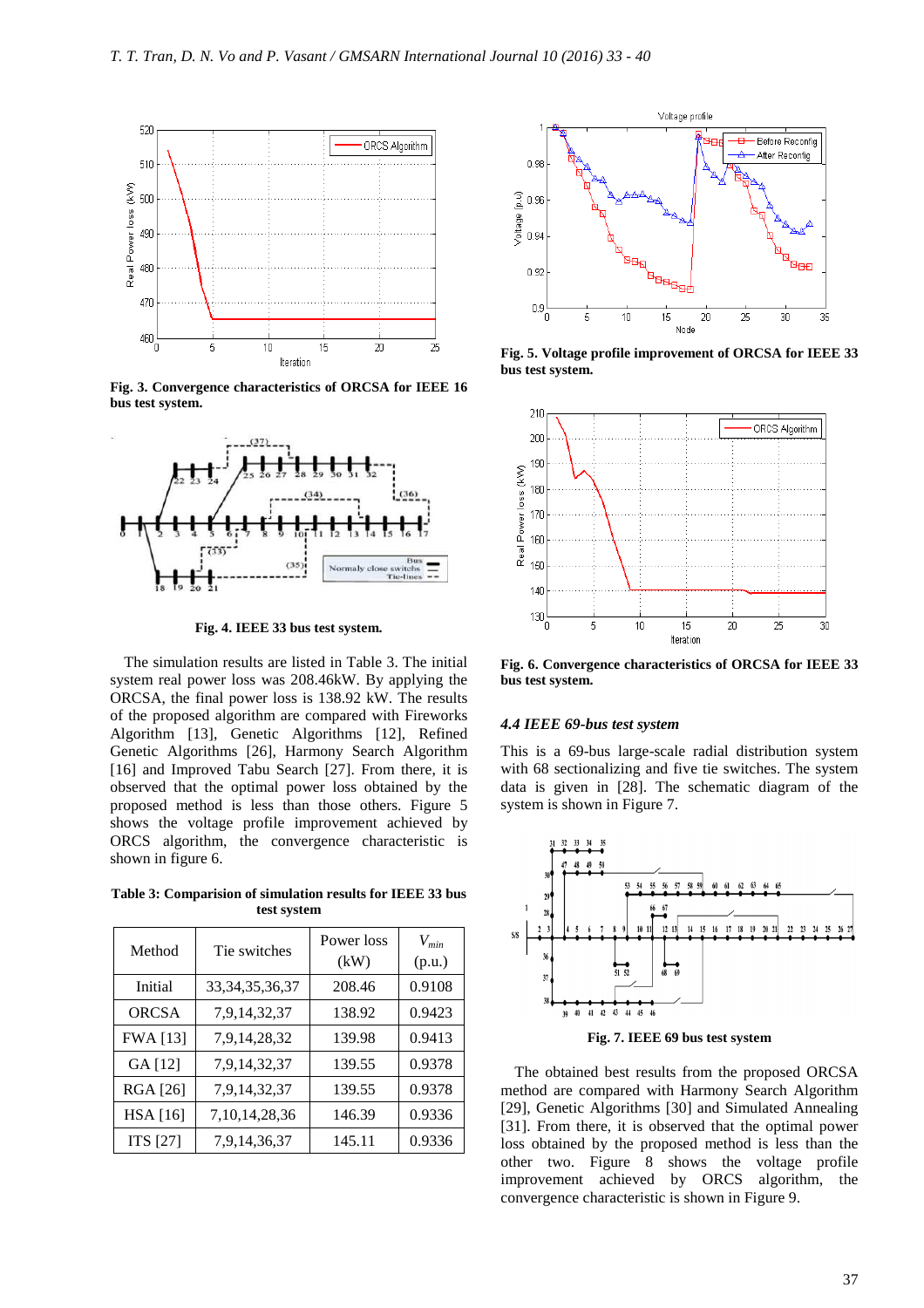| Method          | Tie switches       | Power loss<br>(kW) | $V_{min}$<br>(p.u.) |
|-----------------|--------------------|--------------------|---------------------|
| Initial         | 69, 70, 71, 72, 73 | 224.98             | 0.9092              |
| <b>ORCSA</b>    | 14,57,61,69,70     | 98.59              | 0.9495              |
| <b>HAS</b> [29] | 13,18,56,61,69     | 99.35              | 0.9428              |
| GA [30]         | 12,44, 65,70,72    | 99.62              | 0.9428              |
| SA [31]         | 12,44, 65,70,72    | 99.62              | 0.9428              |

**Table 4: Comparision of simulation results for IEEE 69 bus test system** 



**Fig. 8. Voltage profile improvement of ORCSA for IEEE 69 bus test system.** 



**Fig. 9. Convergence characteristics of ORCSA for IEEE 69 bus test system.**

# **5. CONCLUSION**

This paper has proposed the ORCSA method, as a new evolutionary technique, for reconfiguration of distribution systems. The main advantage of solving such problems using ORCSA over the conventional mathematical methods is its simplicity. The results obtained during simulation show that the proposed ORCSA is capable of finding the optimal or near-optimal solution to the three cases studied in this paper. Simulations are carried out with 16, 33 and 69 bus systems then compared with other methods. The results obtained by the proposed method outperform the other methods in terms of solution quality and computation efficiency. Therefore, the proposed ORCSA could be a useful and powerful method for solving the DNRC problem.

# **ACKNOWLEDGEMENT**

This research is funded by Ho Chi Minh City University

of Technology (HCMUT) under grant number TNCS-ĐĐT-2015-18

### **REFERENCES**

- [1] Carpaneto, E., & Chicco, G. (2008). Distribution system minimum loss reconfiguration in the hypercube ant colony optimization framework. *Electric Power Systems Research*, *78*(12), 2037-2045.
- [2] Back H, & Merlin A. (1975). Search for Minimum-Loss Operating Spanning Tree Configuration for an Urban Power Distribution System. 5 th Power System Comp. *Con., Cambridge, UK Sept*, 1-5.
- [3] Shirmohammadi, D., & Hong, H. W. (1989). Reconfiguration of electric distribution networks for resistive line losses reduction. *IEEE Transactions on Power Delivery*, *4*(2), 1492-1498.
- [4] Castro, C. H., Bunch, J. B., & Topka, T. M. (1980). Generalized algorithms for distribution feeder deployment and sectionalizing. *IEEE Transactions on Power Apparatus and Systems*, (2), 549-557.
- [5] Baran, M. E., & Wu, F. F. (1989). Network reconfiguration in distribution systems for loss reduction and load balancing. *IEEE Transactions on Power Delivery*, *4*(2), 1401-1407.
- [6] Liu, C. C., Lee, S. J., & Venkata, S. S. (1988). An expert system operational aid for restoration and loss reduction of distribution systems. *IEEE Transactions on Power Systems*, *3*(2), 619-626.
- [7] Nahman, J., & Sťrbac, G. (1994). A new algorithm for service restoration in large-scale urban distribution systems. *Electric power systems research*, *29*(3), 181-192.
- [8] Zhu, J., Xiong, X., Hwang, D., & Sadjadpour, A. (2007, June). A comprehensive method for reconfiguration of electrical distribution network. In*Power Engineering Society General Meeting, 2007. IEEE* (pp. 1-7). IEEE.
- [9] Chang, H. C., & Kuo, C. C. (1994). Network reconfiguration in distribution systems using simulated annealing. *Electric Power Systems Research*, *29*(3), 227-238.
- [10]Jeon, Y. J., & Kim, J. C. (2000). Network reconfiguration in radial distribution system using simulated annealing and tabu search. In *Power Engineering Society Winter Meeting, 2000. IEEE* (Vol. 4, pp. 2329-2333). *IEEE*.
- [11]Jin, X., Zhao, J., Sun, Y., Li, K., & Zhang, B. (2004, November). Distribution network reconfiguration for load balancing using binary particle swarm optimization. In *Power System Technology, 2004. PowerCon 2004. 2004 International Conference on* (Vol. 1, pp. 507-510). IEEE.
- [12]Nara, K., Shiose, A., Kitagawa, M., & Ishihara, T. (1992). Implementation of genetic algorithm for distribution systems loss minimum re-configuration. *IEEE Transactions on Power Systems*, *7*(3), 1044- 1051.
- [13]Ahmed Imran, A. M., & Kowsalya, M. (2014). A new power system reconfiguration scheme for power loss minimization and voltage profile enhancement using Fireworks algorithm.